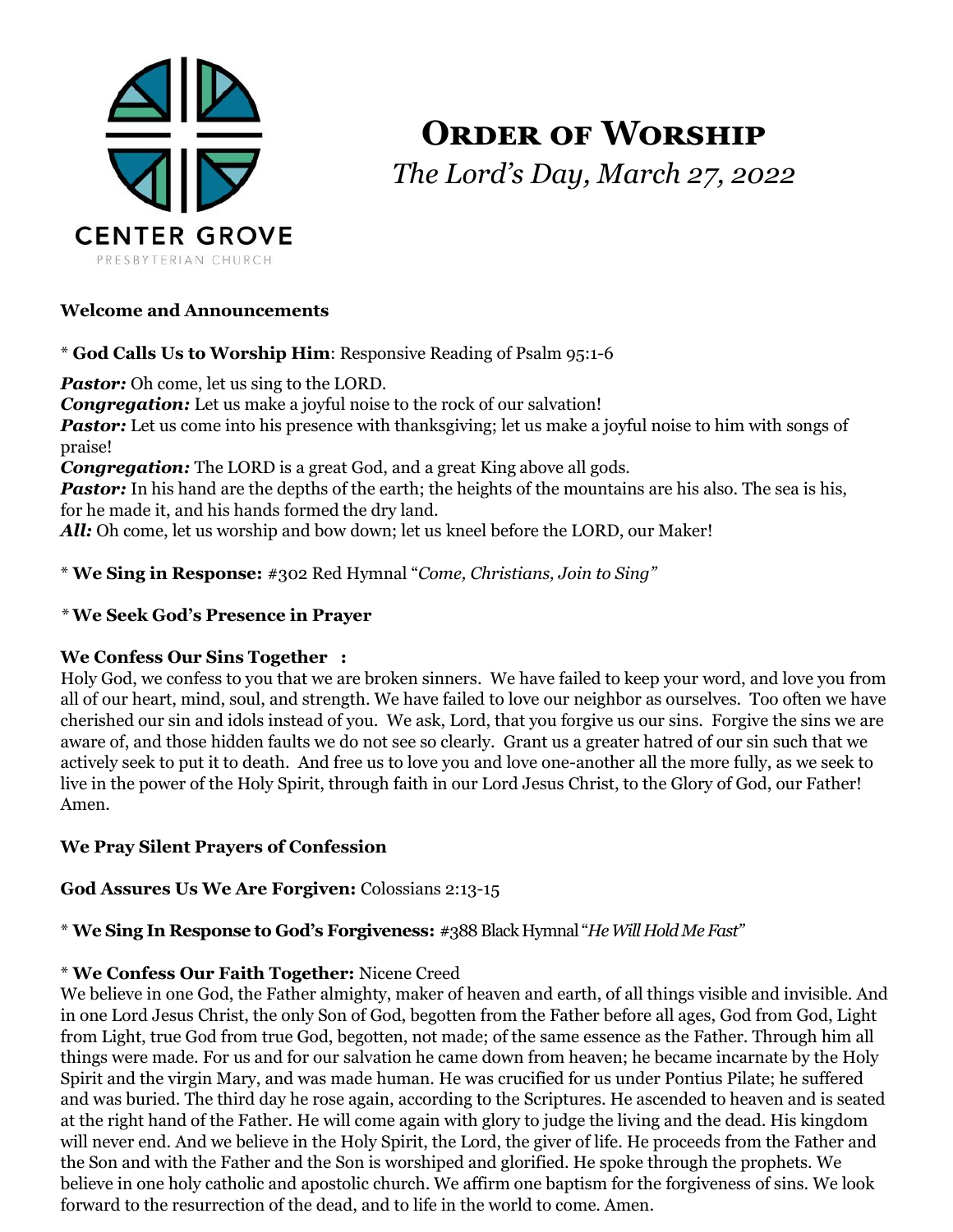## **We Read From God's Word:** Isaiah 58

## **We Pray For The Congregation and Community**

#### **We Memorize God's Word**: Romans 1:16-17

For I am not ashamed of the gospel, for it is the power of God for salvation to everyone who believes, to the Jew first and also to the Greek. For in it the righteousness of God is revealed from faith for faith, as it is written, "The righteous shall live by faith."

#### **We Present Our Tithes & Offerings In Worship**

## **We Worship Through the Music of Offertory**

\* **We Sing the Doxology:** #731 Red Hymnal *"Doxology"*

- \* **We Give Thanks to the Lord**
- \* **We Sing In Preparation for the Word:** #368 Black Hymnal *"Speak, O Lord"*

*(Children age 4 through kindergarten may be dismissed to Children's Worship)*

**Pastor Reads the Sermon Text:** Matthew 6:16-18

**Pastor Preaches God's Word:** "*Cultivating a Hunger For God" -* Pastor Wes James

**We Celebrate the Lord's Supper** 

\* **We Sing In Response to the Word:** #642 Red Hymnal "*Be Thou My Vision*"

\* **The Lord Sends Us Out (Benediction)**